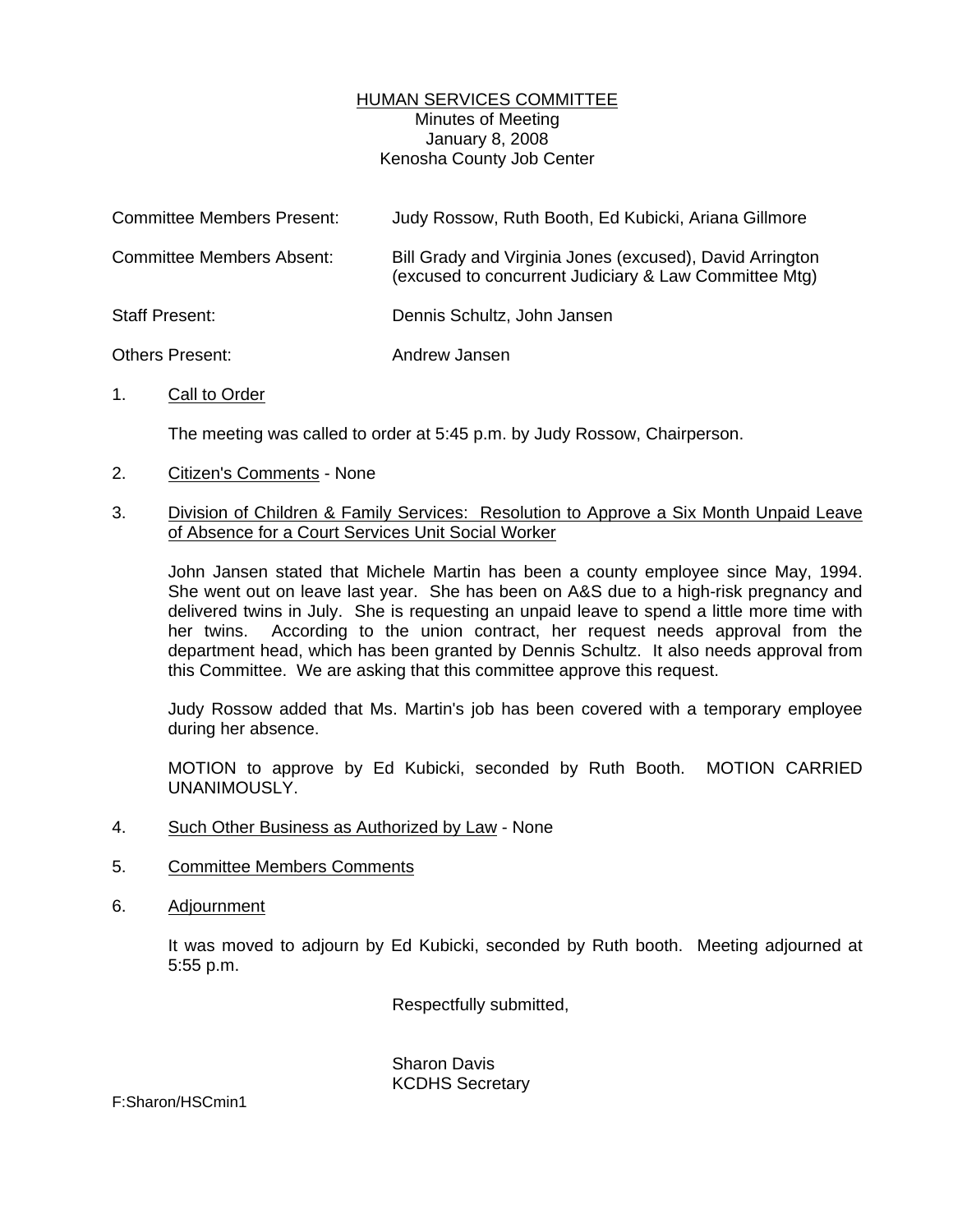

## **COUNTY OF KENOSHA**

Frederick J. Patrie, Director Department of Public Works

Thomas M. Walther, Director Division of Facilities P. O. Box 544 Bristol, Wisconsin 53104 (262) 857-1863 Fax: (262) 857-1885

Joint Meeting of Building & Grounds Committee, Judiciary & Law Committee, and Human Services Committee Tuesday, January 8, 2008 6:00 p.m. Kenosha County Job Center

- 1. Call to Order
	- The meeting was called to order by Building and Grounds Chairman Singer at 6:00 p.m.
- 2. Welcome and Roll Call of Committees
	- Chairman Singer gave a short welcoming speech to all the committees present.

## Roll Call

- Building and Grounds Committee members present were David Singer, Mark Molinaro, Gabe Nudo, Roger Johnson, Mark Wisnefski, and Oliver Debe.
- Judiciary and Law Committee members present were William Michel, Ruth Booth, David Arrington, Joe Clark, and Dana Sorensen. Bob Haas was excused.
- Human Services Committee members present were Judy Rossow, William Grady, Edward Kubicki, David Arrington, Ruth Booth, and Ariana Gillmore.

Also present were Supervisors Dennis Elverman and Fred Ekornaas.

County staff members present were Ken Yance, Fred Patrie, Gina Carver, Mary Mainland, Sue Marcinkus, Charles Smith, Dave Beth, Mike Scofield, Dennis Schultz, Bob Riedl, Ben Schliesman, Tom Walther, Vickie Galich, and Mary Sammons.

- 3. Approval of Minutes of Previous Meeting
	- Supervisor Nudo asked that minutes be corrected to show Supervisor John O'Day was also in attendance. Supervisor Molinaro moved to approve the minutes as corrected, seconded by Supervisor Wisnefski. Motion approved.
- 4. Chairman & Supervisor Comments
	- Supervisor Nudo asked about items he had requested for the agenda. Director Patrie stated that those items would be discussed at the next Building & Grounds meeting.
- 5. Citizens Comments
	- None.